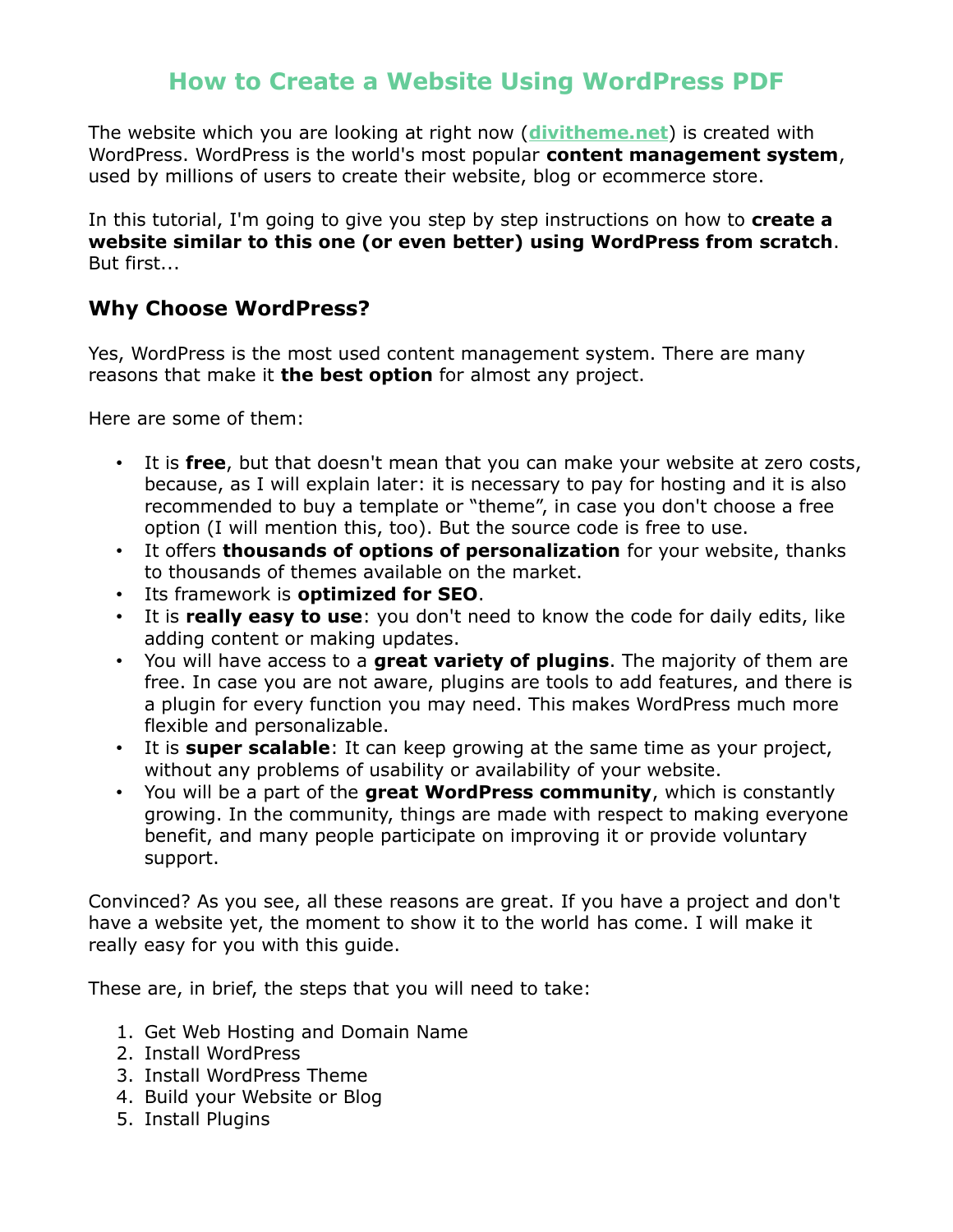Now, let's follow my guide:

### **1) Get Web Hosting and Domain Name**

The **web hosting provider** that I recommend is **[SiteGround](https://divitheme.net/go/siteground-wordpress)**. It is the one that I use for this blog and it is also recommended as the web host for WordPress right on the website wordpress.org.

It is very popular in the WordPress community, too. Among its advantages, it is super reliable and offers an excellent support 24 hours all days of the year.

Yes, you could also use free web hosting, but I don't recommend that because WordPress needs a database to work and even the best free web hosts have problems with this.

What is the point of investing time and effort on a website that will be down often? Moreover, if the availability of your website fails, it will not only affect your image towards users that are your potential customers, but Google will also start looking at you badly.

When I started building websites 13 years ago, I chose free web hosting. However, I quickly realized that that was a bad decision because the availability of the database at this web host was down quite often.

Since then I always prefer to pay: it is a few dollars per month for a decent web host. Your project is definitely worth it.



All SiteGround plans offer a one-click WordPress installation, WP Auto-Updater and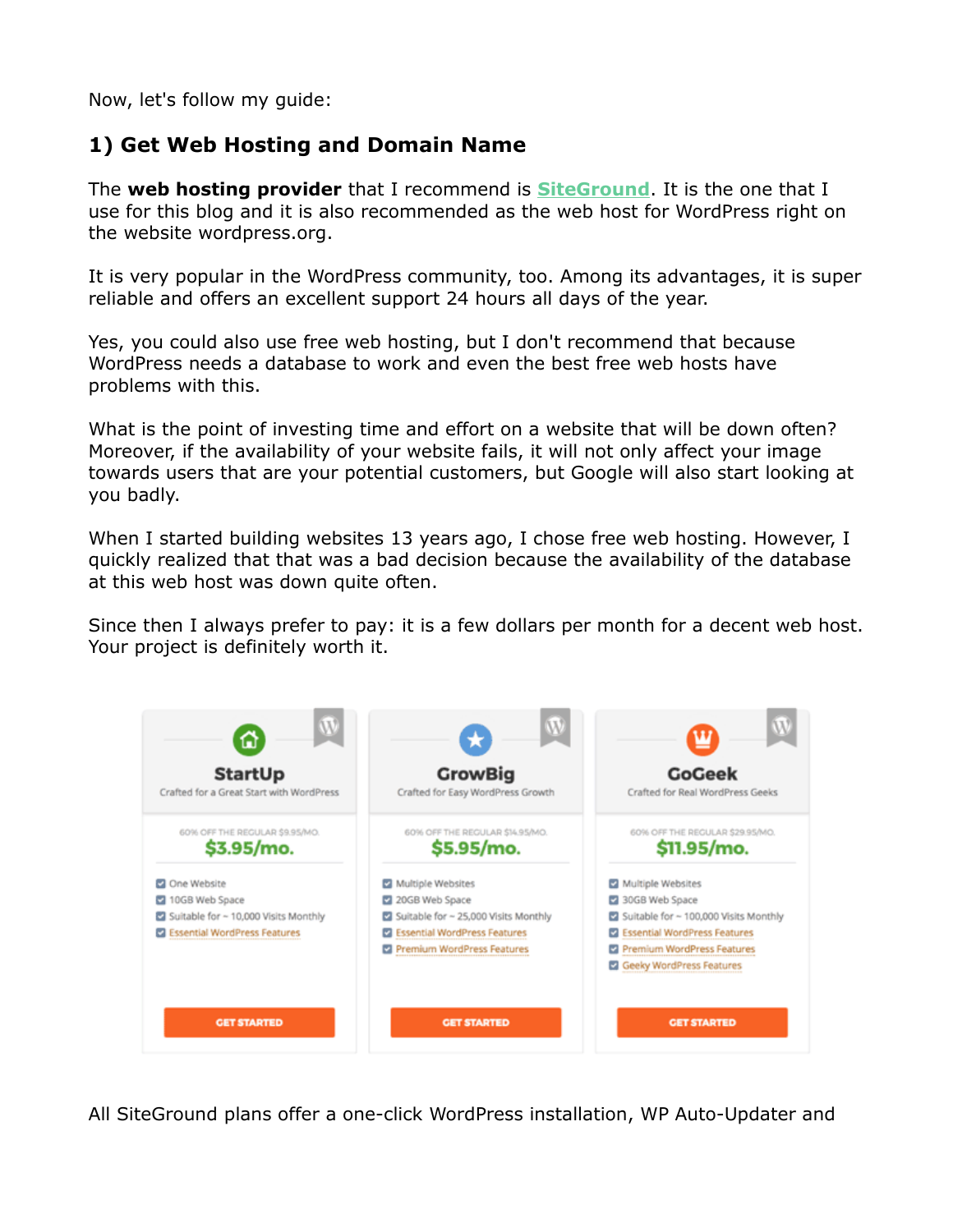other features like SSD discs to achieve the **maximum loading speed**.

The **one-click installation** is a great advantage if you don't have many technical skills. Thanks to this feature and the SiteGround support, you will quickly get your website running even if you know nothing about coding.

The higher plans, GrowBig and GoGeek, offer other advanced features like SuperCacher for even higher speed, priority technical support, staging websites and other **configuration options**.

The cheapest plan, StartUp, is ideal if you need hosting for just one website or if you have low budget. It is great to start off. If you reach 10,000 monthly visits, you will surely be able to afford to pay a little more.

As for the registration of the domain name, you can get it together with your SiteGround hosting account.

### **2) Install WordPress**

You can do the installation automatically (with one click) or manually.

I recommend installing WordPress with the one-click installation option that I've mentioned before. It is quick and easy. In your SiteGround control panel, you will find the icon "WordPress Installer". Click on it, then fill in all the details and click on "Install". It is that simple.



If you prefer to install WordPress manually, check out **[my other tutorial](https://divitheme.net/how-to-install-wordpress-secure/)** in which I explain in detail how to do it.

## **3) Install WordPress Theme**

Once you have WordPress installed, it is time to choose a WordPress theme for your website / blog.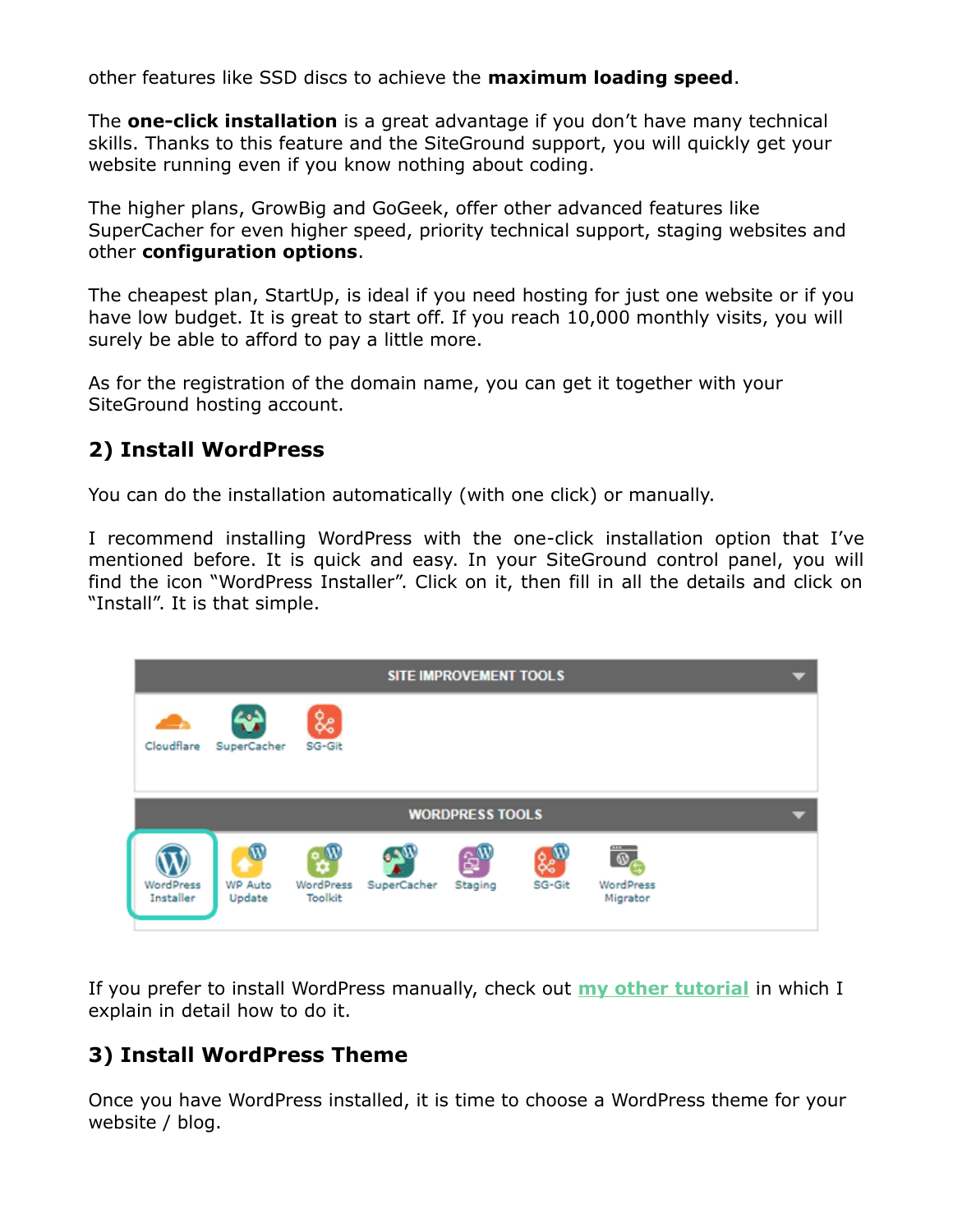At the beginning you could be fine with a **free theme**. For example, the one that is set by default when doing the installation, or any other from the free themes that you will find in the WordPress repository.

You can see the active theme or change it by clicking on *Appearance > Themes* in the side menu.



If you click on this option, the active theme will show up and there will also be the option to add a new one by clicking on the button "Add New".

#### **Free or Premium Theme?**

Again, you have the possibility to choose a free option, but it is not very recommended. Why?

There are more reasons. The main is that free themes don't usually update and don't offer support. They are also the most used ones, so it would be difficult to build a different and original website which your project surely deserves.

I use and highly recommend the **[DiviTheme](https://divitheme.co/)**. I'm using it to build all the websites that I launch (including this website). It is a very nice theme that offers unlimited design options and by using it, you can create elegant websites of any type. It is the most popular theme in the world.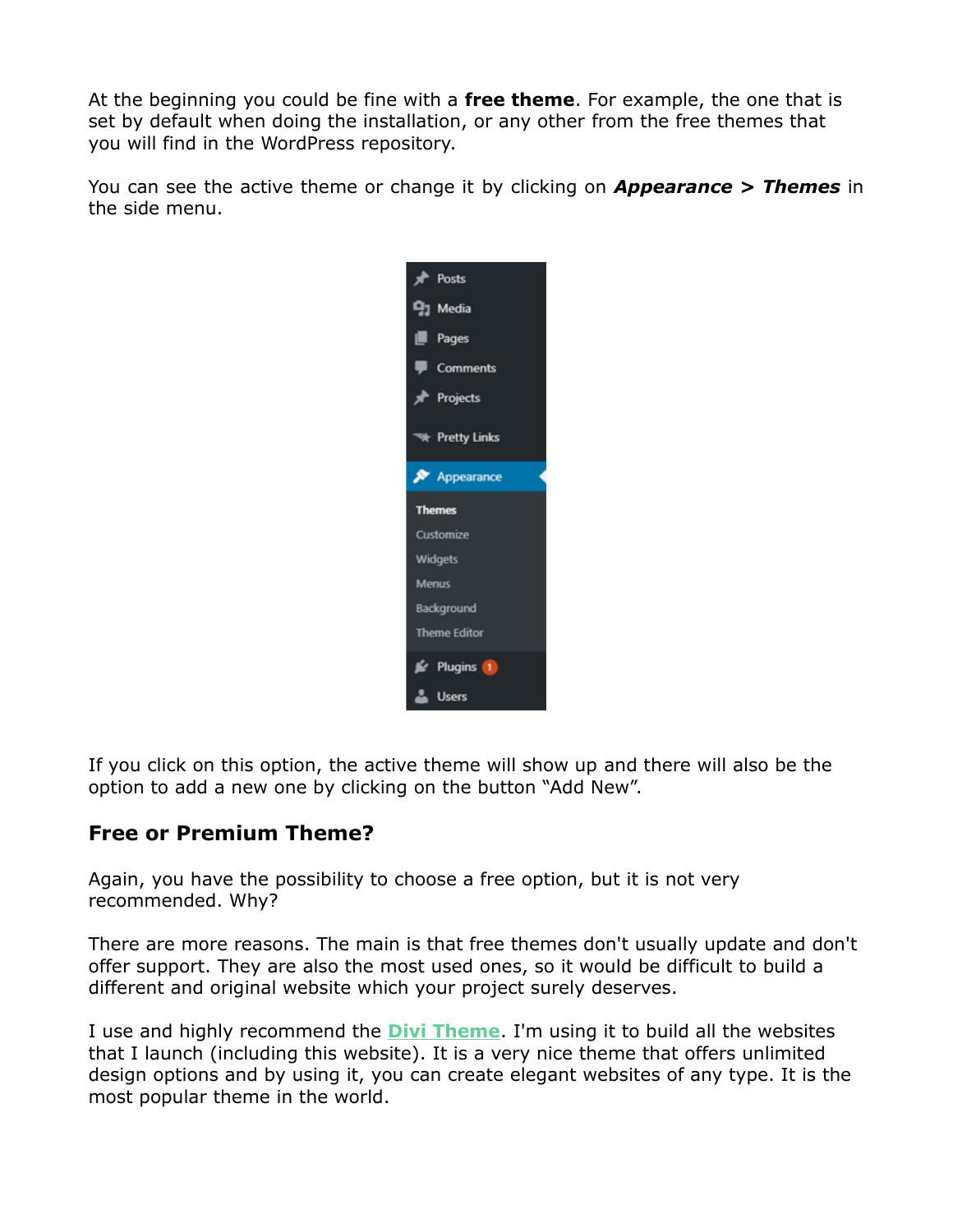Divi is a theme that offers many advantages to web designers, but it is also a great option if it is the first time that you are building a website.

It is very easy to use, loads fast and offers many possibilities of configuration and personalization.

A big help is the Divi Builder which allows you to create interesting websites without the need to know coding, as it uses the "drag&drop builder". That means you can create the design by dragging and dropping. Moreover, its visual editor allows you to see the changes in real time.

If you want to see the possibilities of Divi, check out my list of **[7 examples of](https://divitheme.net/divi-theme-examples/)   [websites created with the Divi theme](https://divitheme.net/divi-theme-examples/)**. I've tried to choose the most representative examples.

Divi is a premium theme, which means that it is charged. If you don't know how to install it, you can check out my other guide after buying it: **[how to install the Divi](https://divitheme.net/how-to-install-divi-theme/) [theme](https://divitheme.net/how-to-install-divi-theme/)**.

### **4) Build your Website or Blog**

To build your website or blog, you will need to create your website with the Divi Builder (or any other WordPress theme) and write your content.

I'm not going to develop this topic much here because it isn't the point of this guide. We would need to write an encyclopedia to cover it. :) To give you an advice, before starting with the technical part, define thoroughly your topic and content.

Start with preparing a scheme of the website with the pages that you will have, the keywords for all of them and the "framework" of the content. That way it will go much faster. If you try to configure the topic for your content and your design without having anything defined, you could lose several days before starting to progress...

To learn how to use Divi, I would advise you to search for some Divi tutorials on YouTube. There are many good ones. Or you can also learn a lot from the official **[Divi](https://www.elegantthemes.com/documentation/divi/) [Theme Documentation](https://www.elegantthemes.com/documentation/divi/)**. As I've already said, Divi is very easy to use and is suitable for beginners.

## **5) Install Plugins**

The last step is to install some WordPress plugins.

Plugins allow you to add functions to your website and are very useful. However, it is not recommended to add more of them than necessary because they also consume resources and could increase the loading speed of your website.

You will find the option to add plugins in the sidebar menu, clicking on **"Plugins > Add new"**.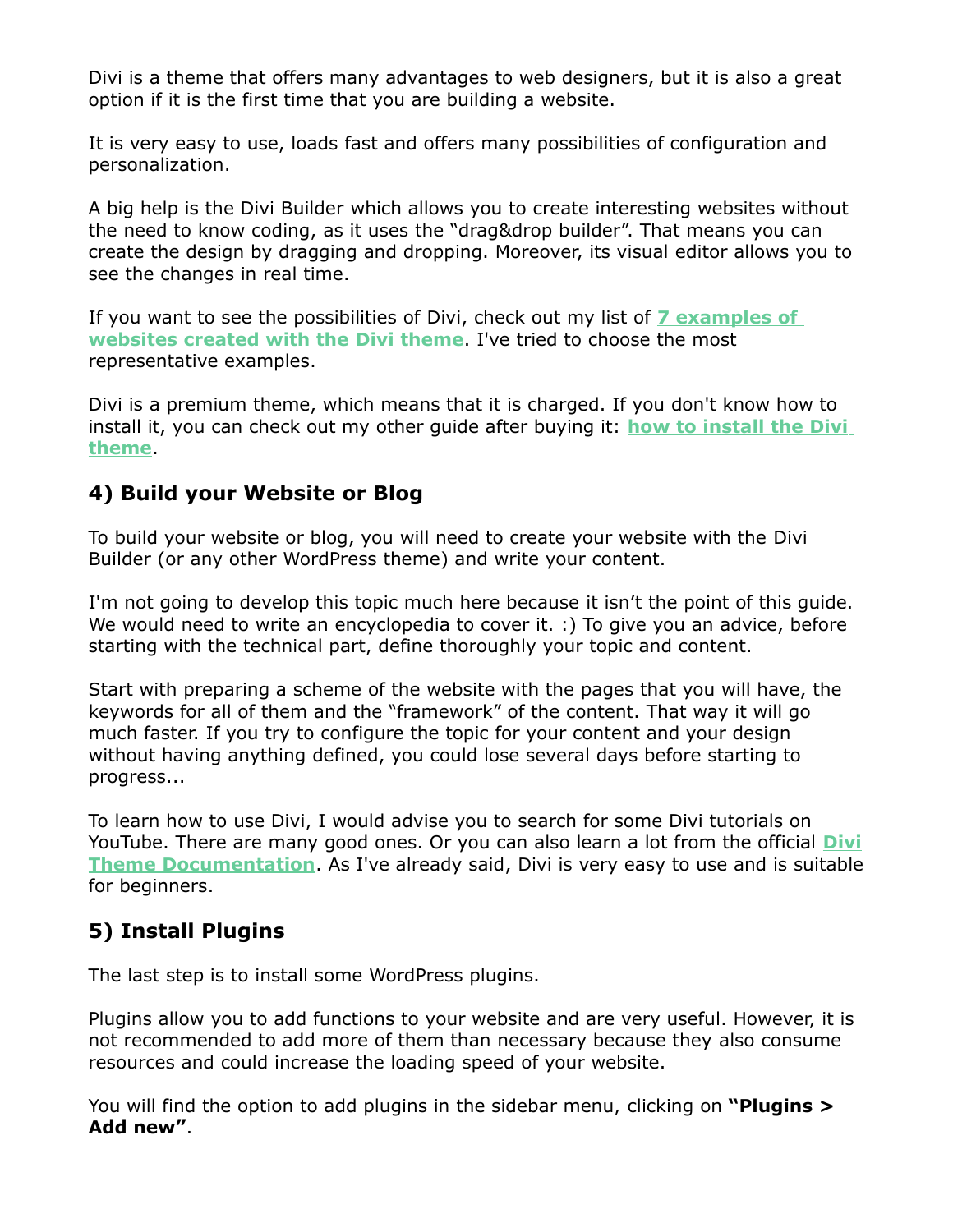By clicking on that, you will see a search box and a list of mostly used plugins with the main information about each one of them, as you can see in the picture.



Each one of the boxes displays a short description of the plugin, name of the developer and other information of your interest.

It is important that you analyze the following carefully before adding any plugin to your website:

- If it is compatible with your version of WordPress: this doesn't require a lot of explanation, does it?
- When was the last update made: discard plugins that haven't been updated for a long time.
- Active installations, which means, how many people have installed the plugin on their website.
- The ratings from the users: it is also very important to know what the community thinks about the functionality of the plugin.

One advice: Evaluate the plugin's active installations with the reviews from the users. In general, a plugin with the rating of 4.5 and one million downloads will be a better plugin than one with the rating of 4.8 and 200 downloads. The more opinions you have, the more difficult it is to maintain a perfect rating.

#### **Recommended Plugins**

There are both free and premium plugins. I have recommendations for both: